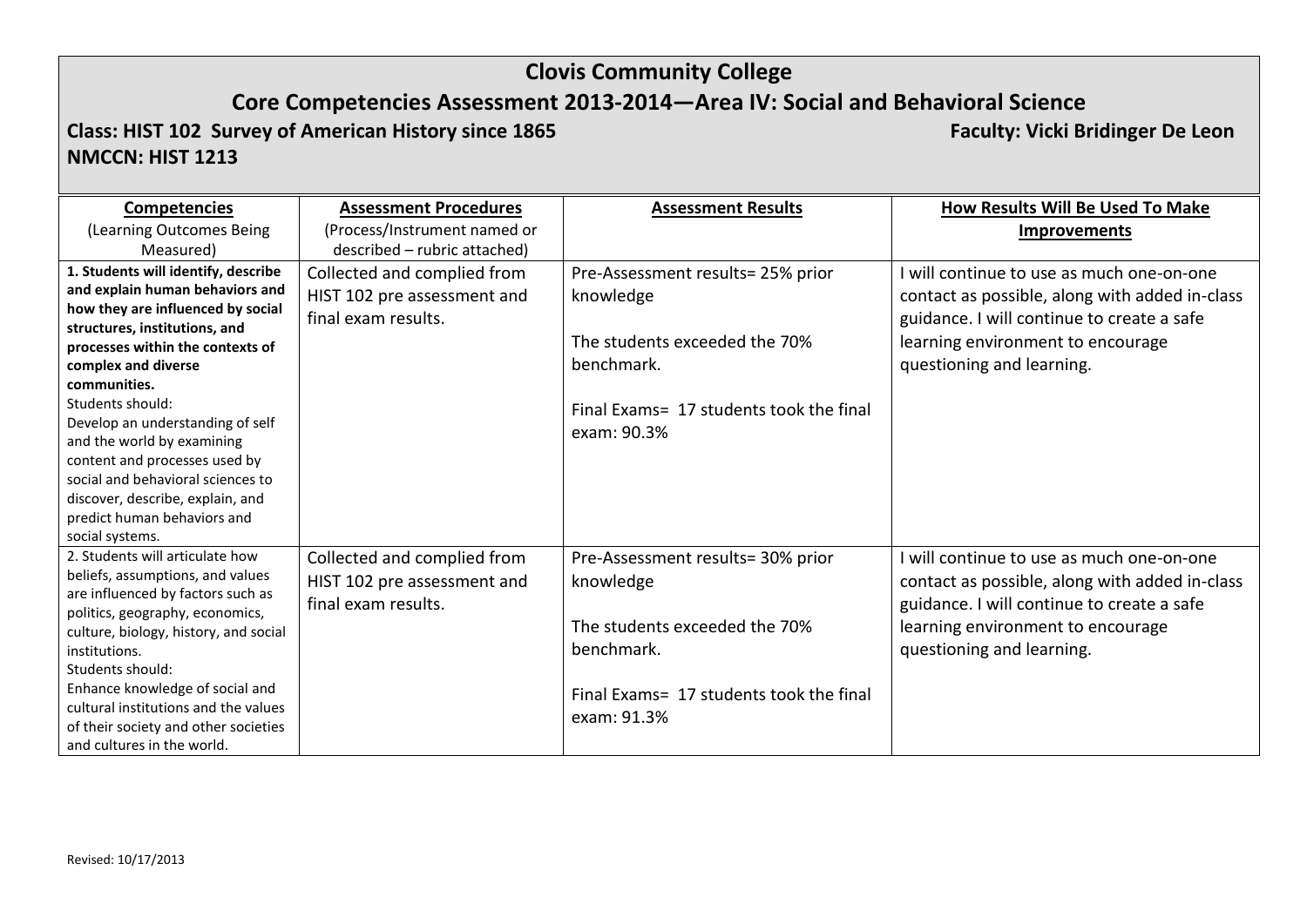## **Page 2 of 2 . . . . Course: HIST 102 NMCCN: HIST 1213**

| <b>Competencies</b>                                                                                                                                                                                                                                                                                                                                                                                                                                                                                                             | <b>Assessment Procedures</b>                                                      | <b>Assessment Results</b>                                                                                                                               | How Results Will Be Used To Make                                                                                                                                                                                                                                                                                            |
|---------------------------------------------------------------------------------------------------------------------------------------------------------------------------------------------------------------------------------------------------------------------------------------------------------------------------------------------------------------------------------------------------------------------------------------------------------------------------------------------------------------------------------|-----------------------------------------------------------------------------------|---------------------------------------------------------------------------------------------------------------------------------------------------------|-----------------------------------------------------------------------------------------------------------------------------------------------------------------------------------------------------------------------------------------------------------------------------------------------------------------------------|
| (Learning Outcomes Being                                                                                                                                                                                                                                                                                                                                                                                                                                                                                                        | (Process/Instrument named or                                                      |                                                                                                                                                         | <b>Improvements</b>                                                                                                                                                                                                                                                                                                         |
| Measured)                                                                                                                                                                                                                                                                                                                                                                                                                                                                                                                       | described - rubric attached)                                                      |                                                                                                                                                         |                                                                                                                                                                                                                                                                                                                             |
| 3. Students will describe ongoing<br>reciprocal interactions among self,<br>society, and the environment.<br>Students should:<br>Understand the interdependent<br>nature of the individual,<br>family/social group, and society in<br>shaping human behavior and<br>determining quality of life.                                                                                                                                                                                                                                | Collected and complied from<br>HIST 102 pre assessment and<br>final exam results. | Pre-Assessment results= 26% prior<br>knowledge<br>The students exceeded the 70%<br>benchmark.<br>Final Exams= 17 students took the final<br>exam: 88.6% | I will continue to use as much one-on-one<br>contact as possible, along with added in-class<br>guidance. I will continue to create a safe<br>learning environment to encourage<br>questioning and learning.                                                                                                                 |
| 4. Students will apply the<br>knowledge base of the social and<br>behavioral sciences to identify,<br>describe, explain, and critically<br>evaluate relevant issues, ethical<br>dilemmas, and arguments. -<br>Students should:<br>Articulate their role in a global<br>context and develop an awareness<br>and appreciation for diverse value<br>systems in order to understand<br>how to be good citizens who can<br>critically examine and work toward<br>quality of life within a framework<br>of understanding and justice. | Collected and complied from<br>HIST 102 pre assessment and<br>final exam results. | Pre-Assessment results= 45% prior<br>knowledge<br>The students exceeded the 70%<br>benchmark.<br>Final Exams= 17 students took the final<br>exam: 93.7% | I will continue to use as much one-on-one<br>contact as possible, along with added in-class<br>guidance. I will continue to create a safe<br>learning environment to encourage<br>questioning and learning. I will also work on<br>continuing to help students play an active role<br>in Clovis, New Mexico, and in the US. |

**Faculty Member Completing Assessment: Vicki Bridinger De Leon Date: May 12, 2014** 

*All class assessment forms are due to your division chair by June 30 or as designated by the Division Chair. All assessments are due from the Division Chairs to the Assessment Committee Chair by July 30.*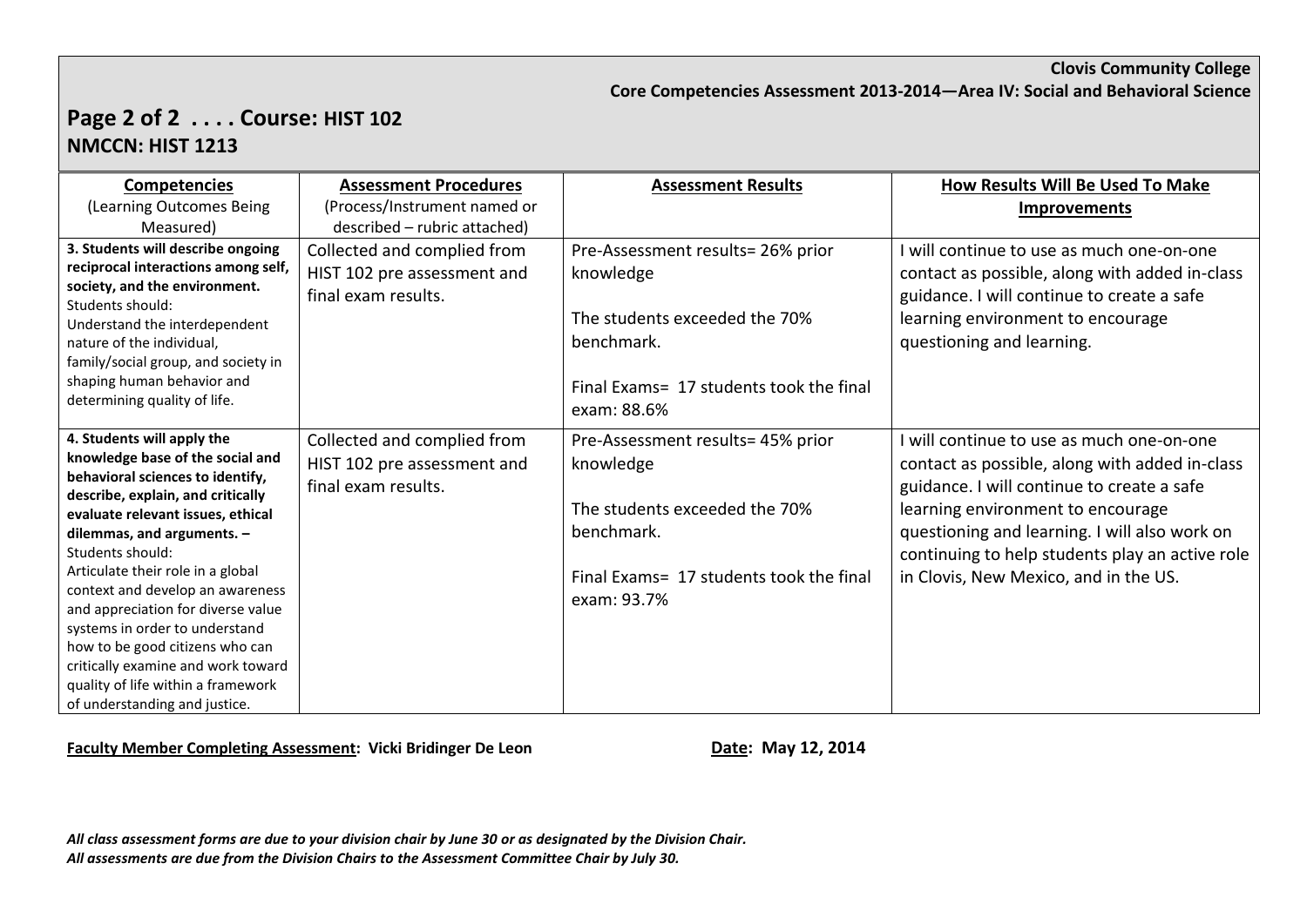# **Clovis Community College Class Assessment 2013-2014**

## Class: HIST 102 Survey of American History since 1865 Spring 2014 **Faculty: Michael Powers** Faculty: Michael Powers **NMCCN: HIST 1213**

| <b>Assessment Procedures</b><br><b>Competencies</b> |                                   | <b>Assessment Results</b>           | <b>How Results Will Be Used To Make</b>     |  |
|-----------------------------------------------------|-----------------------------------|-------------------------------------|---------------------------------------------|--|
| (Learning Outcomes Being Measured)                  | (Process/Instrument named or      |                                     | <b>Improvements</b>                         |  |
|                                                     | described - rubric attached)      |                                     |                                             |  |
| 1. Students will analyze and                        | All students took a               | The History 102 class of thirteen   | The results indicate the effectiveness of   |  |
| critically interpret significant and                | comprehensive and objective       | students exceeded the benchmark of  | class lectures, discussions, and            |  |
| primary texts and/or works of art.                  | final exam. Every multiple-choice | 70%. The mean score was 90.65       | documentaries in achieving student          |  |
|                                                     | question on the exam was linked   | while the median score was 91.00.   | understanding of the topics and ideas       |  |
|                                                     | to one or more of the course      |                                     | presented in this course. The use of        |  |
|                                                     | objectives that address the area  | The questions for the final exam    | lecture/reading outlines, documentary       |  |
|                                                     | state competencies. Questions     | evaluate the student's              | films, and review sessions at the start and |  |
|                                                     | on the final exam were based on   | comprehension and mastering of the  | end of each class have been effective in    |  |
|                                                     | ideas, topics, primary documents, | course goals that are listed below. | creating a incremental sequence of          |  |
|                                                     | and cultural traits presented in  | The course goals are linked to the  | student comprehension of the course         |  |
|                                                     | class lectures, discussions, and  | four state competencies for         | objectives and competencies                 |  |
|                                                     | documentary films. Ninety of the  | humanities and art.                 |                                             |  |
|                                                     | one hundred questions came        |                                     |                                             |  |
|                                                     | from the three hourly exams       |                                     |                                             |  |
|                                                     | taken during the semester. The    |                                     |                                             |  |
|                                                     | final ten questions evaluated     |                                     |                                             |  |
|                                                     | students' understanding of ideas  |                                     |                                             |  |
|                                                     | and topics presented in the last  |                                     |                                             |  |
|                                                     | class meeting.                    |                                     |                                             |  |